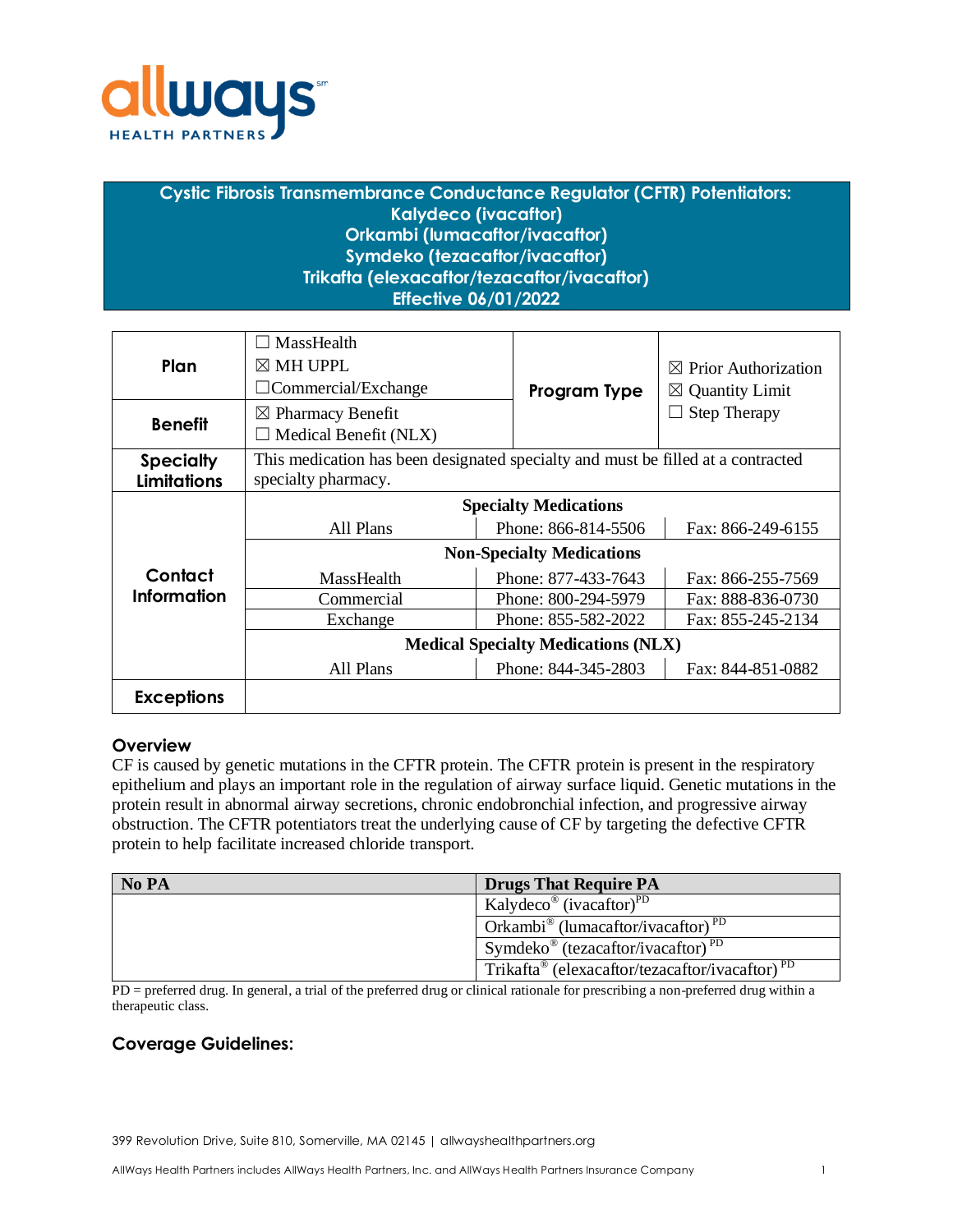

## **Kalydeco (ivacaftor)**

Authorization may be reviewed on a case by case basis for members new to AllWays Health Partners are currently receiving treatment with Kalydeco for an FDA approved indication excluding when the product is obtained as samples or via manufacturer's patient assistance programs.

### **OR**

Authorization may be granted when documentation is of ALL the following is provided:

- 1. The member has a diagnosis of Cystic Fibrosis with one mutation in the CFTR gene that is responsive to ivacaftor. (specific gene mutation MUST be documented) (see Appendix A)
- 2. The member is  $> 4$  months of age
- 3. Baseline body mass index (BMI) and percent predicted forced expiratory volume in one second  $(ppFEV_1)$  †
- 4. Request does not exceed 2 units per day
- 5. Kalydeco will not be used in combination with Symdeko, Orkambi, or Trikafta

### **Orkambi (lumacaftor/ivacaftor)**

Authorization may be reviewed on a case by case basis for members new to AllWays Health Partners are currently receiving treatment with Orkambi for an FDA approved indication excluding when the product is obtained as samples or via manufacturer's patient assistance programs.

### **OR**

Authorization may be granted when documentation is of ALL the following is provided:

- 1. The member has a diagnosis of Cystic Fibrosis with two copies (homozygous) of the F508del-CFTR mutation (specific gene mutation MUST be documented)
- 2. The member is  $\geq 2$  years of age.
- 3. Request does not exceed 4 tablets per day or 2 packets per day
- 4. Baseline BMI and ppFEV<sub>1</sub>  $\dagger$
- 5. Orkambi will not be used in combination with Kalydeco, Symdeko, or Trikafta.

### **Symdeko (tezacaftor/ivacaftor)**

Authorization may be reviewed on a case by case basis for members new to AllWays Health Partners are currently receiving treatment with Symdeko for an FDA approved indication excluding when the product is obtained as samples or via manufacturer's patient assistance programs.

### **OR**

Authorization may be granted when documentation is of ALL the following is provided:

- 1. The member has a diagnosis of Cystic Fibrosis with two copies (homozygous) of the F508del-CFTR mutation or at least one mutation in the CFTR gene that is responsive to tezacaftor/ivacaftor (specific gene mutation MUST be documented) (Appendix B)
- 2. The member  $> 6$  years of age
- 3. Request does not exceed 2 tablets per day
- 4. Baseline BMI and ppFEV<sub>1</sub>  $\dagger$
- 5. Symdeko will not be used in combination with Kalydeco, Orkambi, or Trikafta

### **Trikafta (elaxacaftor/tezacaftor/ivacaftor)**

Authorization may be reviewed on a case by case basis for members new to AllWays Health Partners are currently receiving treatment with Trikafta for an FDA approved indication excluding when the product is obtained as samples or via manufacturer's patient assistance programs.

### **OR**

Authorization may be granted when documentation is of ALL the following is provided:

399 Revolution Drive, Suite 810, Somerville, MA 02145 | allwayshealthpartners.org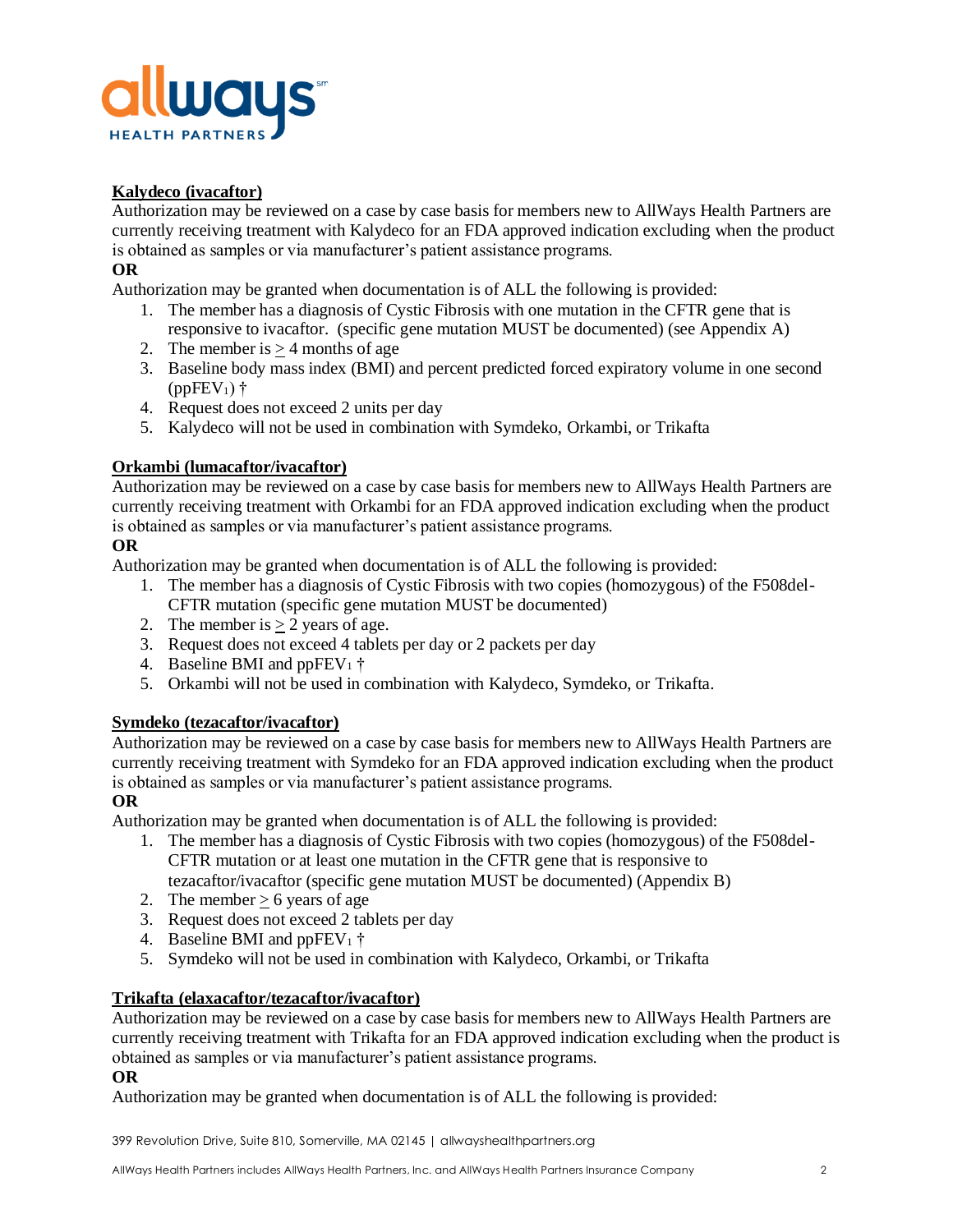

- 1. The member has a diagnosis of Cystic Fibrosis with at least one F508del mutation in the CFTR gene or a mutation in the CFTR gene that is responsive to elexacaftor/tezacaftor/ivacaftor (specific gene mutation MUST be documented) (see Appendix C)
- 2. The member is  $> 6$  years of age
- 3. Request does not exceed 3 tablets per day
- 4. Baseline BMI and ppFEV<sub>1</sub>  $\dagger$
- 5. Trikafta will not be used in combination with Kalydeco, Symdeko, or Orkambi.

### † *If member is ≤ 6 years of age, ppFEV1 does not have to be performed*

### **Continuation of Therapy**

Reauthorization requires physician documentation of ALL of the following:

- 1. Provider provides documentation of positive response to therapy (e.g., improvement in BMI, ppFEV<sub>1,</sub> decrease in clinical exacerbations, etc.)
- 2. Provider documentations continuation OR pharmacy claims confirms adherence

### **Limitations**

- 1. Initial approvals will be granted for 6 months
- 2. Reauthorizations will be granted for 12 months
- 3. The following quantity limits apply:

| Kalydeco 150mg tablets               | 56 tablets per 28 days  |
|--------------------------------------|-------------------------|
| Kalydeco 25mg, 50mg, or 75mg packets | 56 packets per 28 days  |
| Orkambi 200-125mg tablets            | 112 tablets per 28 days |
| Orkambi 150-188mg granules           | 56 packets per 28 days  |
| Symdeko 50-75mg tablets              | 56 tablets per 28 days  |
| Symdeko 100-150mg tablets            | 56 tablets per 28 days  |
| Trikafta 100-50-75mg tablets         | 84 tablets per 28 days  |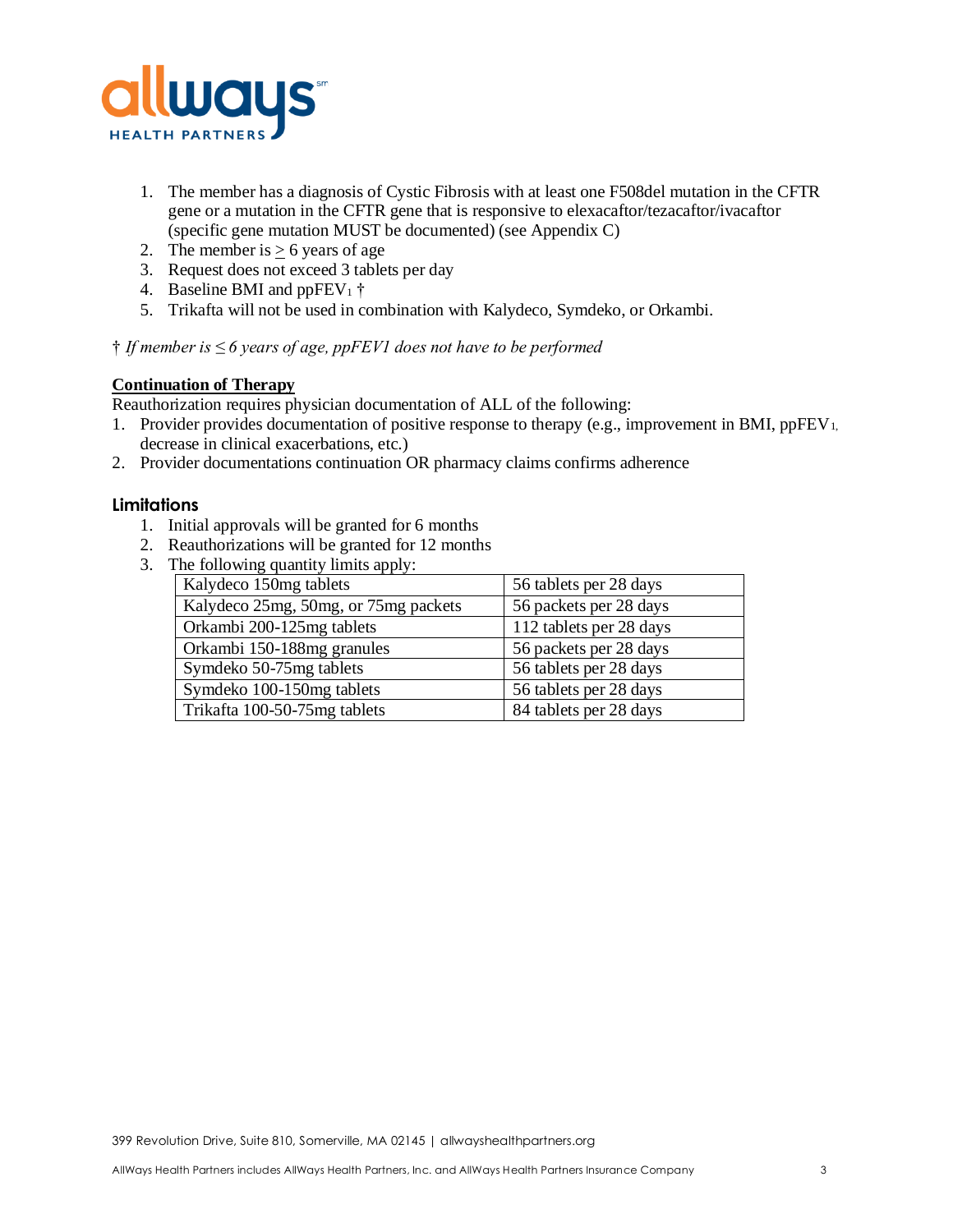

# **Appendix Appendix A: List of CFTR gene that is responsive to Kalydeco**

| List of CFTR Gene Mutations that Produce CFTR Protein and are Responsive to Kalydeco |               |               |               |               |  |
|--------------------------------------------------------------------------------------|---------------|---------------|---------------|---------------|--|
| $711+3A\rightarrow G$ *                                                              | F311 del      | <i>I148T</i>  | <i>R75Q</i>   | S589N         |  |
| $2789+5G \rightarrow A$ *                                                            | F311L         | 1175V         | $RII7C*$      | S737F         |  |
| $3272 - 26A \rightarrow G$ *                                                         | <i>F508C</i>  | 1807M         | R117G         | $S945L*$      |  |
| 3849+10kbC→T*                                                                        | F508C;S1251N+ | <i>I1027T</i> | R117H*        | $S997F$ *     |  |
| <i>A120T</i>                                                                         | <i>F1052V</i> | <i>I1139V</i> | R117L         | <i>S1159F</i> |  |
| <i>A234D</i>                                                                         | <i>F1074L</i> | <i>K1060T</i> | R117P         | <i>S1159P</i> |  |
| <i>A349V</i>                                                                         | G178E         | $L206W*$      | <i>R170H</i>  | $S1251N^*$    |  |
| A455E *                                                                              | $GI78R*$      | <i>L320V</i>  | R347H*        | $SI255P*$     |  |
| A1067T                                                                               | G194R         | L967S         | R347L         | T338I         |  |
| <i>D110E</i>                                                                         | G314E         | <i>L997F</i>  | $R352O*$      | <i>T1053I</i> |  |
| <i>D110H</i>                                                                         | $G55ID*$      | <i>L1480P</i> | R553Q         | V232D         |  |
| D192G                                                                                | $G55IS*$      | M152V         | <i>R668C</i>  | V562I         |  |
| D579G *                                                                              | G576A         | M952I         | R792G         | V754M         |  |
| D924N                                                                                | G970D         | M952T         | R993G         | V1293G        |  |
| $D1152H*$                                                                            | G1069R        | $P67L*$       | <i>R1070Q</i> | <i>W1282R</i> |  |
| <b>D1270N</b>                                                                        | G1244E*       | Q237E         | $R1070W^*$    | <i>Y1014C</i> |  |
| E56K                                                                                 | G1249R        | <i>0237H</i>  | <i>R1162L</i> | <i>Y1032C</i> |  |
| E193K                                                                                | $GI349D*$     | <i>O359R</i>  | R1283M        |               |  |
| E822K                                                                                | H939R         | O1291R        | S549N*        |               |  |
| E831X*                                                                               | <i>H1375P</i> | R74W          | S549R*        |               |  |
| * Clinical data exist for these mutations.                                           |               |               |               |               |  |

T Complex/compound mutations where a single allele of the CFTR gene has multiple mutations; these exist independent of the presence of mutations on the other allele.

| List of CFTR Gene Mutations that Produce CFTR Protein and are Responsive to Symdeko |               |                     |              |              |               |  |
|-------------------------------------------------------------------------------------|---------------|---------------------|--------------|--------------|---------------|--|
| 546insCTA                                                                           | <b>E92K</b>   | G576A               | L346P        | <i>R117G</i> | <b>S589N</b>  |  |
| $711+3A\rightarrow G$ *                                                             | E116K         | G576A:R6            | L967S        | <i>R117H</i> | <i>S737F</i>  |  |
|                                                                                     |               | 68C †               |              |              |               |  |
| $2789+5G \rightarrow A$ *                                                           | <b>E193K</b>  | G622D               | <b>L997F</b> | R117L        | <b>S912L</b>  |  |
| $3272 - 26A \rightarrow G$ *                                                        | E403D         | <b>G970D</b>        | L1324P       | <i>R117P</i> | S945L *       |  |
| $3849+10kbC \rightarrow T$ *                                                        | <b>E588V</b>  | <b>G1069R</b>       | L1335P       | <b>R170H</b> | $S977F*$      |  |
| A120T                                                                               | E822K         | <b>G1244E</b>       | L1480P       | <b>R258G</b> | <b>S1159F</b> |  |
| A234D                                                                               | <i>E831X</i>  | G1249R              | <b>M152V</b> | R334L        | <b>S1159P</b> |  |
| A349V                                                                               | <i>F191V</i>  | G1349D              | M265R        | R334O        | <i>S1251N</i> |  |
| $A455E$ *                                                                           | F311del       | <b>H939R</b>        | <b>M952I</b> | $R347H*$     | <i>S1255P</i> |  |
| <i>A554E</i>                                                                        | F311L         | H1054D              | <b>M952T</b> | R347L        | <b>T338I</b>  |  |
| <b>A1006E</b>                                                                       | <i>F508C</i>  | <b>H1375P</b>       | P5L          | <i>R347P</i> | <b>T1036N</b> |  |
| <i>A1067T</i>                                                                       | F508C:S1251N+ | <i>1148T</i>        | $P67L$ *     | $R352O*$     | T10531        |  |
| <b>D110E</b>                                                                        | $F508$ del ^  | II75V               | P205S        | R352W        | V201M         |  |
| $D110H*$                                                                            | <i>F575Y</i>  | 1336K               | Q98R         | <i>R553O</i> | V232D         |  |
| D192G                                                                               | <b>F1016S</b> | <i><b>I601F</b></i> | O237E        | <i>R668C</i> | <i>V562I</i>  |  |
| D443Y                                                                               | <i>F1052V</i> | 1618T               | <i>O237H</i> | <i>R751L</i> | V754M         |  |
| D443Y:G576A:R668C+                                                                  | <b>F1074L</b> | <i>I807M</i>        | O359R        | <b>R792G</b> | <i>V1153E</i> |  |
| $D579G*$                                                                            | <b>F1099L</b> | 1980K               | O1291R       | R933G        | <i>V1240G</i> |  |

### **Appendix B: List of CFTR Gene Mutations that are Responsive to Symdeko**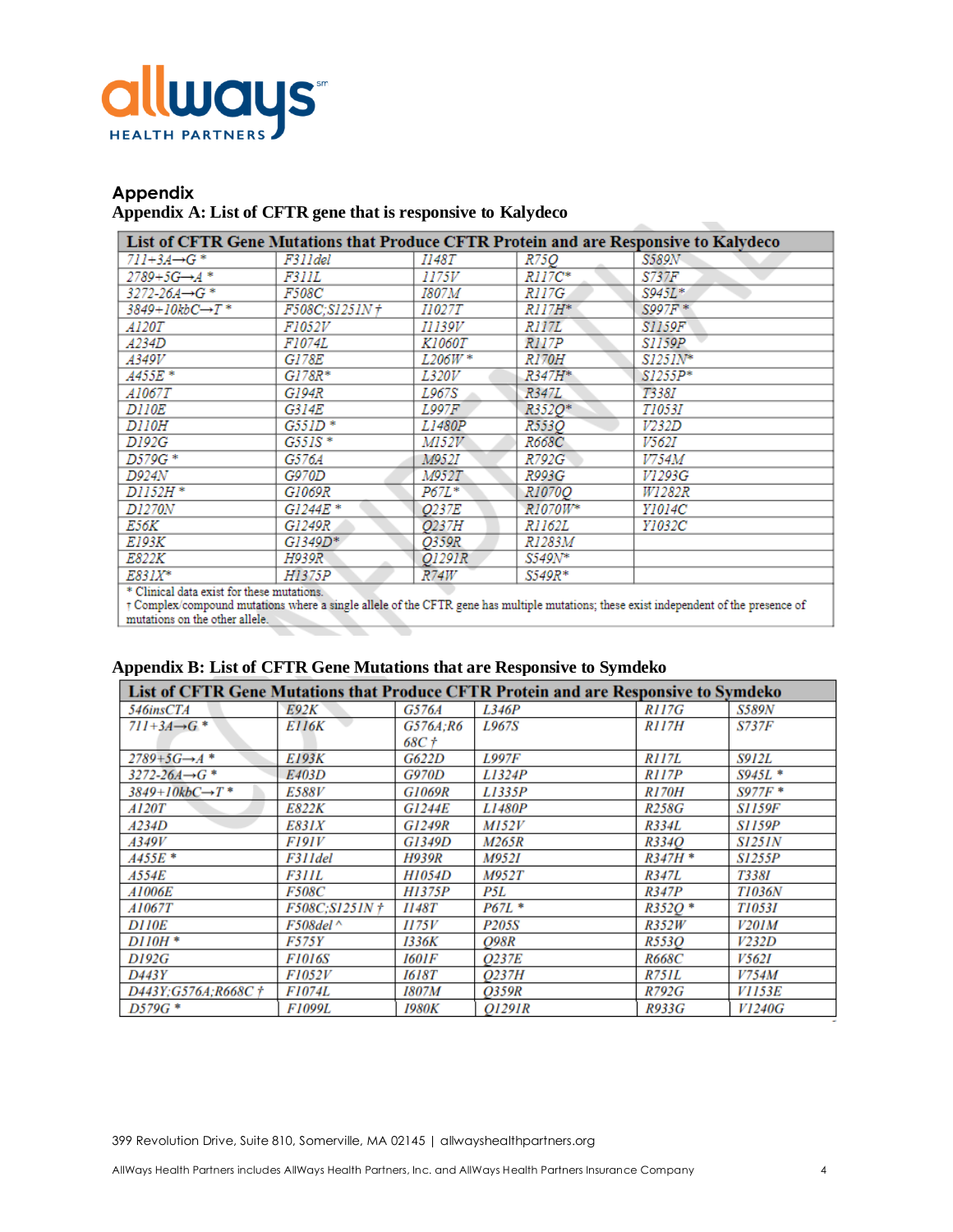

| D614G                                                                                                                                                                                                                                  | GI26D | <i>I1027T</i> | R31L               | <i>R1066H</i> | V1293G        |
|----------------------------------------------------------------------------------------------------------------------------------------------------------------------------------------------------------------------------------------|-------|---------------|--------------------|---------------|---------------|
| D836Y                                                                                                                                                                                                                                  | G178E | <i>I1139V</i> | <i>R74O</i>        | <i>R1070Q</i> | W1282R        |
| D924N                                                                                                                                                                                                                                  | G178R | <i>I1269N</i> | R74W               | R1070W*       | Y109N         |
| D979V                                                                                                                                                                                                                                  | G194R | I1366N        | R74W;D1270N †      | <i>R1162L</i> | <i>Y161S</i>  |
| D1152H *                                                                                                                                                                                                                               | GI94V | <i>K1060T</i> | R74W; V201M+       | R1283M        | <i>Y1014C</i> |
| <b>D1270N</b>                                                                                                                                                                                                                          | G314E | L15P          | R74W:V201M:D1270N+ | R1283S        | Y1032C        |
| E56K                                                                                                                                                                                                                                   | G551D | $L206W^*$     | R75Q               | S549N         |               |
| E60K<br>and any property of the contract of the contract of the contract of the contract of the contract of the contract of the contract of the contract of the contract of the contract of the contract of the contract of the contra | G551S | <i>L320V</i>  | $RII7C*$           | S549R         |               |

\* Clinical data for these mutations in Clinical Studies.

^A patient must have two copies of the F508del mutation or at least one copy of a responsive mutation presented in Table 6 to be indicated. † Complex/compound mutations where a single allele of the CFTR gene has multiple mutations; these exist independent of the presence of mutations on the other allele.

| <b>CFTR Gene Mutations Responsive to Trikafta</b>                                      |               |               |                       |               |               |  |
|----------------------------------------------------------------------------------------|---------------|---------------|-----------------------|---------------|---------------|--|
| 3141 del 9                                                                             | E822K         | G1069R        | L967S                 | R117L         | S912L         |  |
| 546insCTA                                                                              | F191V         | G1244E        | L997F                 | R117P         | S945L         |  |
| A46D                                                                                   | F311 del      | G1249R        | L1077P                | <i>R170H</i>  | <b>S977F</b>  |  |
| <i>A120T</i>                                                                           | F311L         | G1349D        | <i>L1324P</i>         | R258G         | <b>S1159F</b> |  |
| A234D                                                                                  | <i>F508C</i>  | H139R         | L1335P                | R334L         | <i>S1159P</i> |  |
| <i>A349V</i>                                                                           | F508C;S1251N+ | H199Y         | L1480P                | R334O         | <i>S1251N</i> |  |
| A455E                                                                                  | F508del *     | <b>H939R</b>  | M152V                 | R347H         | <i>S1255P</i> |  |
| <i>A554E</i>                                                                           | F575Y         | <b>H1054D</b> | M265R                 | R347L         | T338I         |  |
| <i>A1006E</i>                                                                          | F1016S        | H1085P        | <i>M952I</i>          | R347P         | <i>T1036N</i> |  |
| <i>A1067T</i>                                                                          | <i>F1052V</i> | H1085R        | <i>M952T</i>          | R352O         | T1053I        |  |
| <i>D110E</i>                                                                           | <i>F1074L</i> | H1375P        | MIIOIK                | R352W         | V20IM         |  |
| <i>D110H</i>                                                                           | F1099L        | <i>1148T</i>  | P5L                   | <i>R553O</i>  | V232D         |  |
| D192G                                                                                  | G27R          | 1175V         | <b>P67L</b>           | R668C         | V456A         |  |
| D443Y                                                                                  | G85E          | 1336K         | P <sub>205</sub> S    | R751L         | V456F         |  |
| D443Y; G576A; R668C +                                                                  | G126D         | <i>I502T</i>  | P574H                 | R792G         | V562I         |  |
| D579G                                                                                  | G178E         | <i>I601F</i>  | O98R                  | R933G         | V754M         |  |
| D614G                                                                                  | G178R         | <i>I618T</i>  | Q237E                 | R1066H        | <i>V1153E</i> |  |
| D836Y                                                                                  | G194R         | <i>I807M</i>  | O237H                 | R1070O        | V1240G        |  |
| D924N                                                                                  | G194V         | <b>I980K</b>  | <i>O359R</i>          | <i>R1070W</i> | V1293G        |  |
| D979V                                                                                  | G314E         | <i>I1027T</i> | <i>O1291R</i>         | R1162L        | W361R         |  |
| D1152H                                                                                 | G463V         | <i>11139V</i> | R31L                  | R1283M        | W1098C        |  |
| <b>D1270N</b>                                                                          | G480C         | I1269N        | R74Q                  | R1283S        | W1282R        |  |
| E56K                                                                                   | G551D         | I1366N        | R74W                  | S13F          | Y109N         |  |
| E60K                                                                                   | G551S         | <i>K1060T</i> | R74W;D1270N+          | <b>S341P</b>  | Y161D         |  |
| E92K                                                                                   | G576A         | L15P          | $R74W;V201M\dagger$   | S364P         | Y161S         |  |
| E116K                                                                                  | G576A:R668C+  | L165S         | R74W; V201M; D1270N + | S492F         | Y563N         |  |
| E193K                                                                                  | G622D         | L206W         | R750                  | S549N         | Y1014C        |  |
| E403D                                                                                  | G628R         | L320V         | <i>R117C</i>          | S549R         | Y1032C        |  |
| E474K                                                                                  | G970D         | L346P         | <i>R117G</i>          | S589N         |               |  |
| <i>E588V</i>                                                                           | G1061R        | L453S         | RI17H                 | S737F         |               |  |
| * ESARJALIA – concernature CETR postetion benedicts both eligible coal to stres detail |               |               |                       |               |               |  |

### **Appendix C: List of CFTR Gene Mutations that are Responsive to Trikafta**

F508del is a responsive CFTR mutation based on both clinical and in vitro data.

+ Complex/compound mutations where a single allele of the CFTR gene has multiple mutations; these exist independent of the presence of mutations on the other allele.

#### **References**

- 1. Kalydeco [package insert]. Boston, MA: Vertex Pharmaceuticals Inc.; April 2019.
- 2. Mogayzel PJ, Naureckas ET, Robinson KA, et al. Cystic fibrosis pulmonary guidelines. Chronic medications for maintenance of lung health. *Am J Respir Crit Care Med*. 2013;187:680-689.

399 Revolution Drive, Suite 810, Somerville, MA 02145 | allwayshealthpartners.org